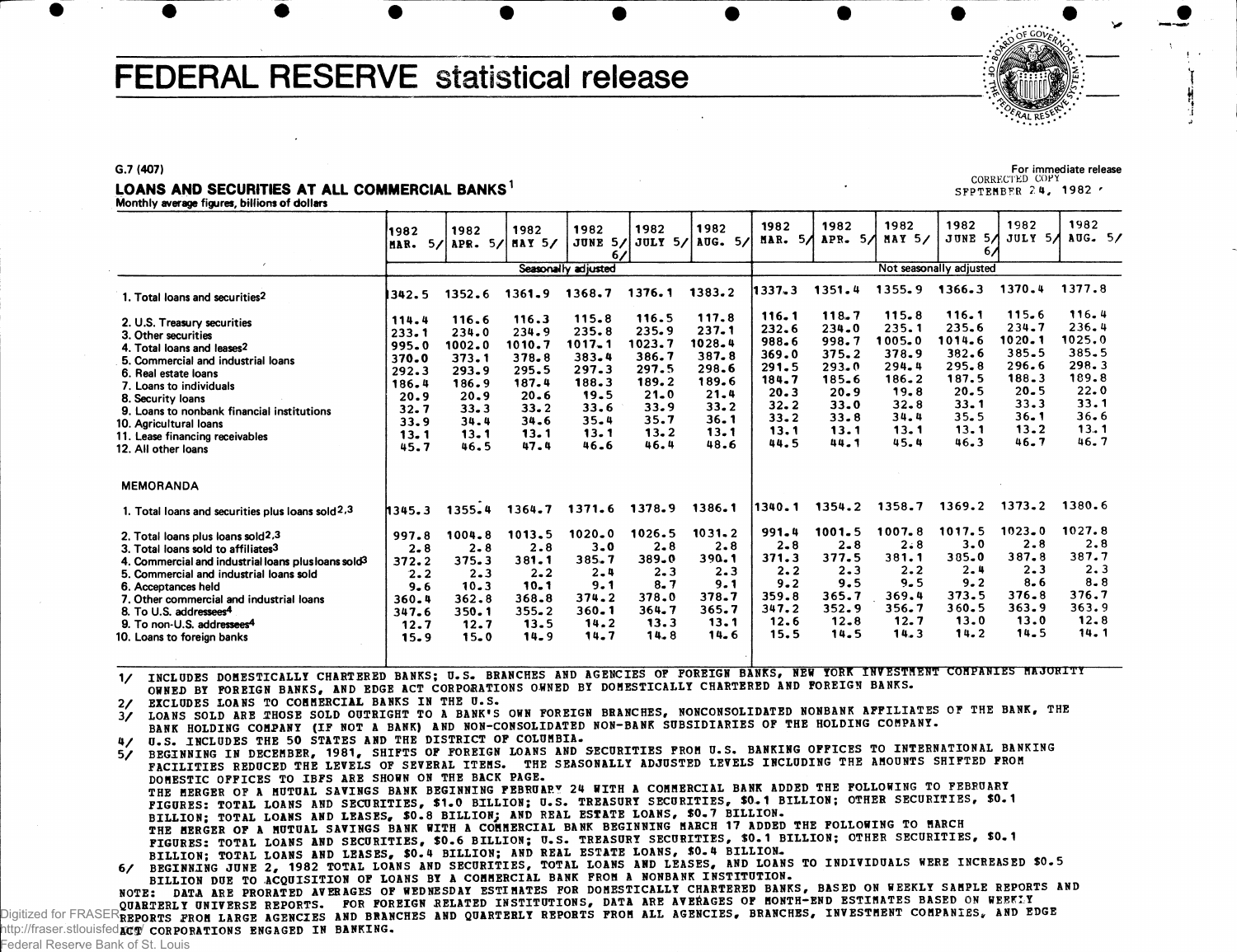#### G.7 (407)A LOANS AND SECURITIES AT DOMESTICALLY CHARTERED COMMERCIAL BANKS<sup>1</sup>

Averages of Wednesday figures, billions of dollars

|                                                                                                                                                                                                                                                                                                                                                                                                                         | 1982<br>5/<br>MAR.                                                                         | 1982<br>APR.<br>5/                                                                                         | 1982<br>MAY 5/                                                                                 | 1982<br>5/<br>JUNE<br>6.<br>Seasonally adjusted                                                    | 1982<br>5/<br>JULY                                                                                 | 1982<br>5/<br>AUG.                                                                             | 1982<br>5/<br>MAR.                                                                                 | 1982<br>5/<br>APR.                                                                         | 1982<br><b>MAY 5/</b>                                                                                  | 1982<br>JUNE<br>-5 A<br>Not seasonally adjusted                                            | 1982<br>JULY 5A                                                                                        | 1982<br>AUG. 5/                                                                            |
|-------------------------------------------------------------------------------------------------------------------------------------------------------------------------------------------------------------------------------------------------------------------------------------------------------------------------------------------------------------------------------------------------------------------------|--------------------------------------------------------------------------------------------|------------------------------------------------------------------------------------------------------------|------------------------------------------------------------------------------------------------|----------------------------------------------------------------------------------------------------|----------------------------------------------------------------------------------------------------|------------------------------------------------------------------------------------------------|----------------------------------------------------------------------------------------------------|--------------------------------------------------------------------------------------------|--------------------------------------------------------------------------------------------------------|--------------------------------------------------------------------------------------------|--------------------------------------------------------------------------------------------------------|--------------------------------------------------------------------------------------------|
| 1. Total loans and securities <sup>2</sup>                                                                                                                                                                                                                                                                                                                                                                              | 1283.0                                                                                     | 1294.0                                                                                                     | 1309.4<br>1313.1<br>1299.5<br>1293.3<br>1277.8<br>1324.9<br>1318.1<br>$1311 - 2$<br>1303.5     |                                                                                                    |                                                                                                    |                                                                                                |                                                                                                    |                                                                                            | 1321.0                                                                                                 |                                                                                            |                                                                                                        |                                                                                            |
| 2. U.S. Treasury securities<br>3. Other securities<br>4. Total loans and leases2<br>5. Commercial and industrial loans<br>6. Real estate loans<br>7. Loans to individuals<br>8. Security loans<br>9. Loans to nonbank financial institutions<br>10. Agricultural loans<br>11. Lease financing receivables<br>12. All other loans                                                                                        | 111.2<br>231.4<br>940.5<br>330.7<br>288.8<br>186.2<br>20.2<br>31.5<br>33.9<br>13.1<br>35.9 | 113.5<br>232.3<br>948.2<br>334.3<br>290.4<br>186.7<br>$20 - 4$<br>31.9<br>$34 - 4$<br>$13 - 1$<br>$37 - 1$ | 113.3<br>233.2<br>957.0<br>340.5<br>292.0<br>187.2<br>20.1<br>31.9<br>$34 - 6$<br>13.1<br>37.6 | 113.0<br>234.2<br>964.0<br>345.0<br>$293 - 8$<br>188.1<br>18.9<br>$32 - 0$<br>35.4<br>13.1<br>37.9 | 113.9<br>234.2<br>970.0<br>348.1<br>$294 - 0$<br>189.1<br>$20 - 3$<br>32.2<br>35.7<br>13.2<br>37.4 | 115.5<br>$235 - 4$<br>974.1<br>348.9<br>295.1<br>189.5<br>20.8<br>31.6<br>36.1<br>13.1<br>39.0 | 112.9<br>230.9<br>934.0<br>329.1<br>288.0<br>184.5<br>19.7<br>31.0<br>$33 - 2$<br>$13 - 1$<br>35.3 | 115.6<br>232.3<br>945.4<br>335.9<br>289.5<br>185.4<br>20.4<br>31.7<br>33.8<br>13.1<br>35.6 | 112.9<br>233.5<br>953.2<br>$341 - 2$<br>290.9<br>186.1<br>19.3<br>31.5<br>34.4<br>$13 - 1$<br>$36 - 8$ | 113.3<br>233.9<br>962.1<br>345.0<br>292.3<br>187.4<br>19.9<br>31.5<br>35.5<br>13.1<br>37.5 | 113.0<br>233.0<br>967.1<br>347.4<br>293.1<br>188.1<br>19.8<br>$31 - 5$<br>36.1<br>$13 - 2$<br>$37 - 9$ | 114.2<br>234.6<br>972.1<br>347.2<br>294.8<br>189.7<br>21.3<br>31.5<br>36.6<br>13.1<br>38.1 |
| <b>MEMORANDA</b>                                                                                                                                                                                                                                                                                                                                                                                                        |                                                                                            |                                                                                                            |                                                                                                |                                                                                                    |                                                                                                    |                                                                                                |                                                                                                    |                                                                                            |                                                                                                        |                                                                                            |                                                                                                        |                                                                                            |
| 1. Total loans and securities plus loans sold 2,3                                                                                                                                                                                                                                                                                                                                                                       | 1285.8                                                                                     | 1296.8                                                                                                     |                                                                                                | $1306.3$ $.1314.1$                                                                                 | 1320.9                                                                                             | 1327.7                                                                                         | 1280.6                                                                                             | 1296.1                                                                                     | 1302.3                                                                                                 | 1312.3                                                                                     | 1316.0                                                                                                 | 1323.8                                                                                     |
| 2. Total loans plus loans sold <sup>2</sup> ,3<br>3. Total loans sold to affiliates <sup>3</sup><br>4. Commercial and industrial loans plus loans sold <sup>3</sup><br>5. Commercial and industrial loans sold<br>6. Acceptances held<br>7. Other commercial and industrial loans<br>8. To U.S. addressees <sup>4</sup><br>9. To non-U.S. addressees <sup>4</sup><br>10. Loans to foreign banks<br>$\gamma \rightarrow$ | $943 - 3$<br>$2 - 8$<br>333.0<br>$2 - 2$<br>4.5<br>326.2<br>319.3<br>6.9<br>$8 - 2$        | 951.0<br>$2 - 8$<br>336.5<br>$2 - 3$<br>$5 - 2$<br>329.1<br>322.0<br>7.0<br>$8 - 1$                        | 959.7<br>$2 - 8$<br>342.8<br>$2 - 2$<br>5.3<br>335.2<br>327.6<br>7.6<br>$8 - 1$                | 967.0<br>3.0<br>347.3<br>2.4<br>$4 - 4$<br>340.5<br>332.4<br>8.1<br>8.3                            | $972 - 8$<br>$2 - 8$<br>350.4<br>2.3<br>4.0<br>344.1<br>$336 - 5$<br>7.5<br>8.5                    | 976.9<br>2.8<br>351.2<br>2.3<br>4.6<br>344.4<br>337.2<br>$7 - 1$<br>$8 - 3$                    | $936 - 8$<br>$2 - 8$<br>331.3<br>$2 - 2$<br>$4 - 2$<br>324.9<br>318.4<br>$6 - 6$<br>$8 - 1$        | 948.2<br>$2 - 8$<br>338.2<br>2.3<br>$4 - 5$<br>$331 - 4$<br>$324 - 6$<br>$6 - 8$<br>7.7    | $956 - 0$<br>$2 - 8$<br>343.4<br>$2 - 2$<br>$4 - 8$<br>336.4<br>329.6<br>6.8<br>7.8                    | 965.1<br>$3 - 0$<br>347.3<br>$2 - 4$<br>4.5<br>340.4<br>333.4<br>7.0<br>7.7                | 969.9<br>$2 - 8$<br>349.7<br>2.3<br>4.1<br>343.3<br>$336 - 2$<br>7.1<br>$8 - 0$                        | 975.0<br>2.8<br>349.5<br>2.3<br>$4 - 4$<br>342.8<br>335.9<br>6.9<br>$7 - 8$                |

1/ DOMESTICALLY CHARTERED BANKS ARE THOSE WITH NATIONAL OR STATE CHARTERS WHETHER FOREIGN OWNED OR DOMESTICALLY OWNED.

2/ EXCLUDES LOANS TO COMMERCIAL BANKS IN THE U.S.

2/ EXCLUDES LOANS TO COMMERCIAL BANKS IN THE U.S.<br>3/ LOANS SOLD ARE THOSE SOLD OUTRIGHT TO A BANK'S OWN POREIGN BRANCHES, NON-CONSOLIDATED NONBANK AFFILIATES OF THE BANK, LOANS SOLD ARE THOSE SOLD OUTRIGHT TO A BANK'S OWN POREIGN BRANCHES, NON-CONSOLLIDATED NONDANN AFFILIATED OF

U.S. INCLUDES THE 50 STATES AND THE DISTRICT OF COLUMBIA.  $4/$ 

U.S. INCLUDES THE 50 STATES AND THE DISTRICT OF COLUMBIA.<br>BEGINNING IN DECEMBER, 1981, SHIFTS OF FOREIGN LOANS AND SECURITIES FROM U.S. BANKING OFFICES TO INTERNATIONAL BANKING BEGINNING IN DECEMBER, 1981, SHIFTS OF FOREIGN LOANS AND SECURITIES FROM U.S. BANKING OFFICES TO INTERNATIONAL<br>FACILITIES REDUCED THE LEVELS OF SEVERAL ITEMS. THE SEASONALLY ADJUSTED LEVELS INCLUDING THE AMOUNTS SHIFTED FR  $5/$ DOMESTIC OFFICES TO IBPS ARE SHOWN ON THE BACK PAGE.<br>THE MERGER OF A MUTUAL SAVINGS BANK WITH A COMMERCIAL BANK BEGINNING PEBRUARY 24 ADDED THE FOLLOWING TO PEBRUARY<br>FIGURES: TOTAL LOANS AND SECURITIES, \$1.0 BILLION; U.S. THE MERGER OF A MUTUAL SAVINGS BANK WITH A COMMERCIAL BANK BEGINNING MARCH IT ADDED THE FOLLOWING TO HARCH TISSAER<br>TOTAL LOANS AND SECURITIES, \$0.6 BILLION: U.S. TREASURITIES, SO.1 BILLION; OTHER SECURITIES, \$0.1 BILLION; TOTAL LOANS AND SECURITIES, SOLO BILLION, G.S. IRERNAT MOCORTILES, SOLO BILLION.<br>TOTAL LOANS AND LEASES, \$0.4 BILLION: AND REAL ESTATE LOANS, \$0.4 BILLION. TOTAL LOANS AND LEASES, \$0.4 BILLION; AND REAL ESTATE LOANS, \$0.4 BILLION.<br>6/ BEGINNING JUNE 2, 1982 TOTAL LOANS AND SECURITIES, TOTAL LOANS AND LOANS TO INDIVIDUALS WERE INCREASED

BEGINNING JUNE 2, 1982 TOTAL LOANS AND SECURITIES, TOTAL HOMES AND ELECTRIC MONDANT INSTITUTION.<br>\$0.5 BILLION DUE TO ACQUISITION OF LOANS BY A COMMERCIAL BANK FROM A MONDANT DARLY BALLY OF

\$0.5 BILLION DUE TO ACQUISITION OF LOANS BY A COMMERCIAL BANK FROM A NONBANK INSTITUTION.<br>NOTE: DATA ARE PRORATED AVERAGES OF WEDNESDAY ESTIMATES FOR DOMESTICALLY CHARTERED BANKS, BASED ON WEEKLY SAMPLE REPORTS AND QUARTERLY UNIVERSE REPORTS.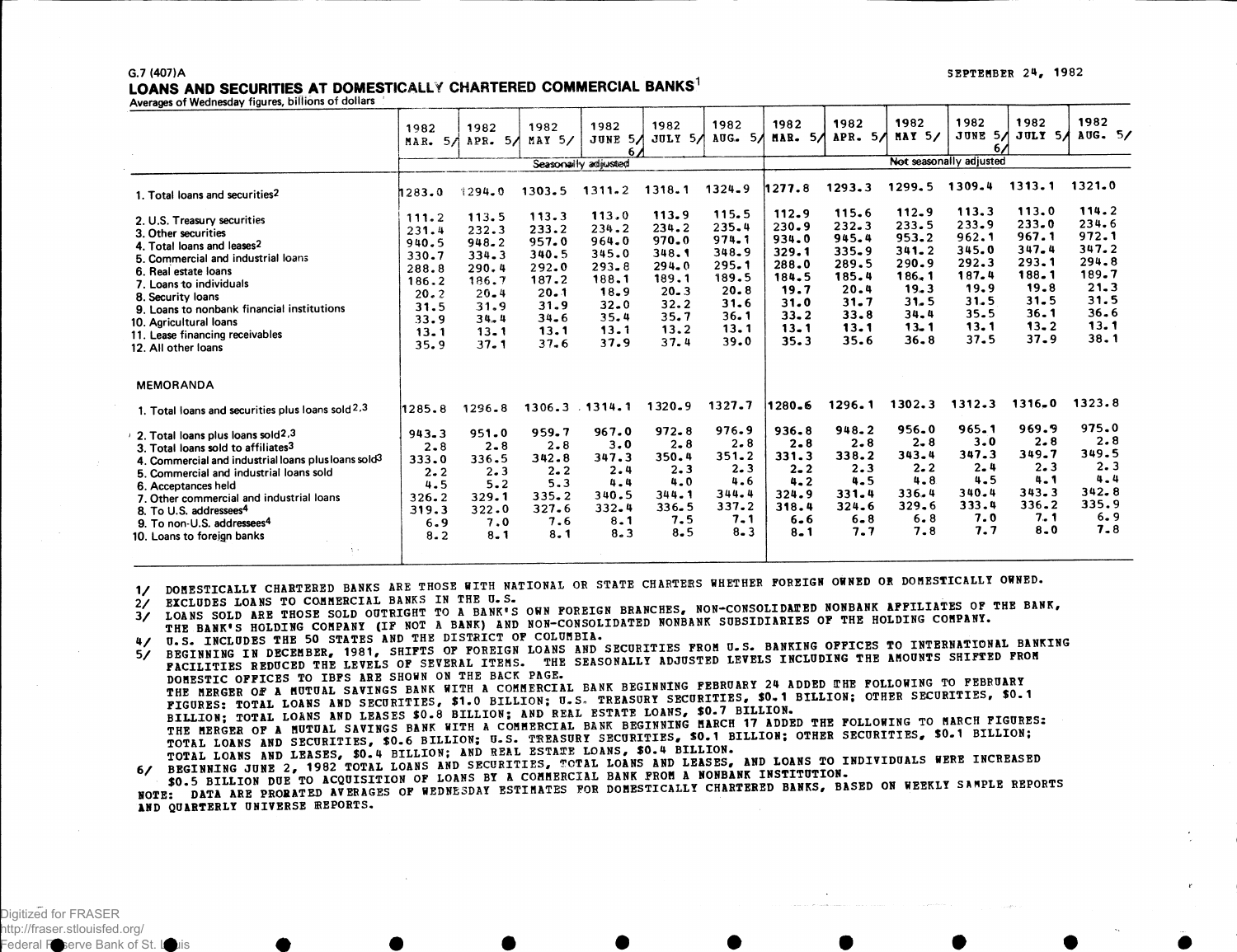### G.7 (407)6 LOANS AND SECURITIES AT FOREIGN-RELATED INSTITUTIONS<sup>1</sup>

Averages of month-end figures, billions of dollars

| $\bullet$                                                                                                                                                                                                                                      | 1982<br>5/<br>HAR.                 | 1982<br>5/<br>APR.             | 1982<br><b>HAY 5/</b>          | 1982<br><b>JUNE 5/</b>         | 1982                       | 1982<br><b>JULY 5/ AUG. 5/</b>     | 1982<br>5/<br>HAR.                   | 1982<br>5/<br>APR.         | 1982<br><b>HAY 5/</b>          | 1982<br>Not seasonally adjusted | 1982                               | 1982<br>JUNE 5/ JULY 5/ AUG. 5/   |
|------------------------------------------------------------------------------------------------------------------------------------------------------------------------------------------------------------------------------------------------|------------------------------------|--------------------------------|--------------------------------|--------------------------------|----------------------------|------------------------------------|--------------------------------------|----------------------------|--------------------------------|---------------------------------|------------------------------------|-----------------------------------|
|                                                                                                                                                                                                                                                |                                    | Seasonally adjusted            |                                |                                |                            |                                    |                                      |                            |                                |                                 |                                    |                                   |
| 1. Total loans and securities <sup>2</sup>                                                                                                                                                                                                     | 59.5                               | 58.6                           | $58 - 4$                       | 57.5                           | 58.0                       | 58.4                               | 59.5                                 | 58.0                       | 56.4                           | 56.9                            | 57.3                               | 56.8                              |
| 2. U.S. Treasury securities<br>3. Other securities<br>4. Total loans and leases2                                                                                                                                                               | 3.2<br>1.7<br>54.6<br>39.2         | 3.1<br>1.6<br>$53 - 8$<br>38.8 | 3.0<br>1.7<br>$53 - 7$<br>38.3 | $2 - 8$<br>1.7<br>53.0<br>38.4 | 2.6<br>1.7<br>53.7<br>38.7 | $2 - 3$<br>1.7<br>54.3<br>$38 - 9$ | $3 - 1$<br>1.7<br>54.7<br>40.0       | 3.1<br>1.6<br>53.4<br>39.3 | 2.9<br>$1 - 6$<br>51.9<br>37.7 | 2.8<br>1.6<br>52.4<br>37.7      | $2 - 6$<br>1.7<br>53.0<br>$38 - 1$ | 2.3<br>1.7<br>52.8<br>38.3        |
| 5. Commercial and industrial loans<br>6. Real estate loans<br>7. Loans to individuals<br>8. Security loans<br>9. Loans to nonbank financial institutions<br>10. Agricultural loans<br>11. Lease financing receivables<br>12. All other loans 3 | 3.5<br>$0 - 2$<br>0.7              | $3 - 5$<br>0.2<br>0.5          | $3 - 5$<br>0.2<br>0.6<br>1.4   | 3.5<br>$0 - 2$<br>0.6<br>1.6   | 3.5<br>0.2<br>0.7<br>1.7   | $3 - 5$<br>0.2<br>0.6<br>1.6       | $3 - 5$<br>$0 - 2$<br>0.7<br>$1 - 2$ | 3.5<br>0.2<br>0.5<br>1.4   | 3.5<br>0.2<br>0.6<br>1.4       | $3 - 5$<br>0.2<br>0.6<br>1.6    | 3.5<br>$0 - 2$<br>0.7<br>1.7       | 3.5<br>0.2<br>0.7<br>1.6          |
|                                                                                                                                                                                                                                                | 1.2<br>9.7                         | 1.4<br>9.4                     | 9.8                            | $8 - 8$                        | 9.0                        | ---<br>9.5                         | -----<br>-----<br>9.2                | -----<br>8.5               | 8.6                            | $8 - 9$                         | $\frac{1}{2}$<br>8.8               | 0.6                               |
| <b>MEMORANDA</b>                                                                                                                                                                                                                               |                                    |                                |                                |                                |                            |                                    |                                      |                            |                                |                                 |                                    |                                   |
| 1. Total loans and securities plus loans sold                                                                                                                                                                                                  |                                    |                                |                                |                                |                            |                                    |                                      |                            |                                |                                 |                                    |                                   |
| 2. Total loans plus loans sold<br>3. Total loans sold to affiliates<br>4. Commercial and industrial loans plus loans sold<br>5. Commercial and industrial loans sold                                                                           | -----<br>-----                     | -----                          |                                | -----                          |                            |                                    |                                      |                            |                                |                                 | -----                              |                                   |
| 6. Acceptances held<br>7. Other commercial and industrial loans<br>8. To U.S. addressees <sup>4</sup><br>9. To non-U.S. addressees <sup>4</sup>                                                                                                | $5 - 1$<br>34.2<br>$28 - 3$<br>5.9 | 5.1<br>33.8<br>28.1<br>5.7     | 4.7<br>33.6<br>27.6<br>6.0     | 4.7<br>33.7<br>27.6<br>6.0     | 4.7<br>34.0<br>28.2<br>5.8 | 4.5<br>34.4<br>28.5<br>5.9         | 5.1<br>34.9<br>28.8<br>6.1           | 5.0<br>34.3<br>28.3<br>6.0 | 4.7<br>33.0<br>27.1<br>5.9     | 4.7<br>$33 - 0$<br>27.1<br>6.0  | 4.5<br>$33 - 5$<br>27.7<br>5.9     | 4.4<br>33.9<br>28.0<br>5.9<br>6.3 |
| 10. Loans to foreign banks<br>11. Loans to commercial banks in the U.S.                                                                                                                                                                        | 7.7                                | 6.9                            | 6.8                            | $6 - 3$                        | $6 - 3$                    | 6.3                                | 7.4<br>31.6                          | 6.8<br>29.8                | 6.6<br>29.2                    | 6.5<br>30.4                     | 6.4<br>29.8                        | 29.1                              |

EDGE ACT CORPORATIONS OWNED BY DONESTICALLY CHARTERED AND POREIGN BANKS. MONTH-END DATA ARE BASPD ON WEEKLY REPORTS FROM<br>LARGE AGENCIES AND BRANCHES AND QUARTERLY REPORTS FROM ALL FOREIGN RELATED INSTITUTIONS. **1/ INCLUDES U.S. BRANCHES AND AGENCIES OF FOREIGN BANKS, NEW YORK INVESTHENT COMPANIES MAJORITY OWNED BY POREIGN BANKS, AND** 

2/ EXCLUDES LOANS TO COMMERCIAL BANKS IN THE U.S.

3/ SHALL AMOUNTS OF AGRICULTURAL LOANS, AND LEASE FINANCING RECEIVABLES (NOT SHOWN SEPARATELY) ARE INCLUDED IN "ALL OTHER LOANS."

4/ U.S. INCLUDES THE 50 STATES AND THE DISTRICT OF COLUMBIA.

FACILITIES REDUCED THE LEVELS OF SEVERAL ITEMS. THE SEASONALLY ADJUSTED LEVELS INCLUDING THE AMOUNTS SHIFTED FROM DOMESTIC<br>OFFICES TO IBPS ARE SHOWN ON THE BACK PAGE. 5/ BEGINNING IN DECEMBER, 1981, SHIFTS OF FOREIGN LOANS AND SECURITIES FROM U.S. BANKING OFFICES TO INTERNATIONAL BANKING

•OTB: DATA HOT AVAILABLE SBPARATBL1 WHERE DASHES ABB SHOWN.

#### SEPTEMBER 24. 1982